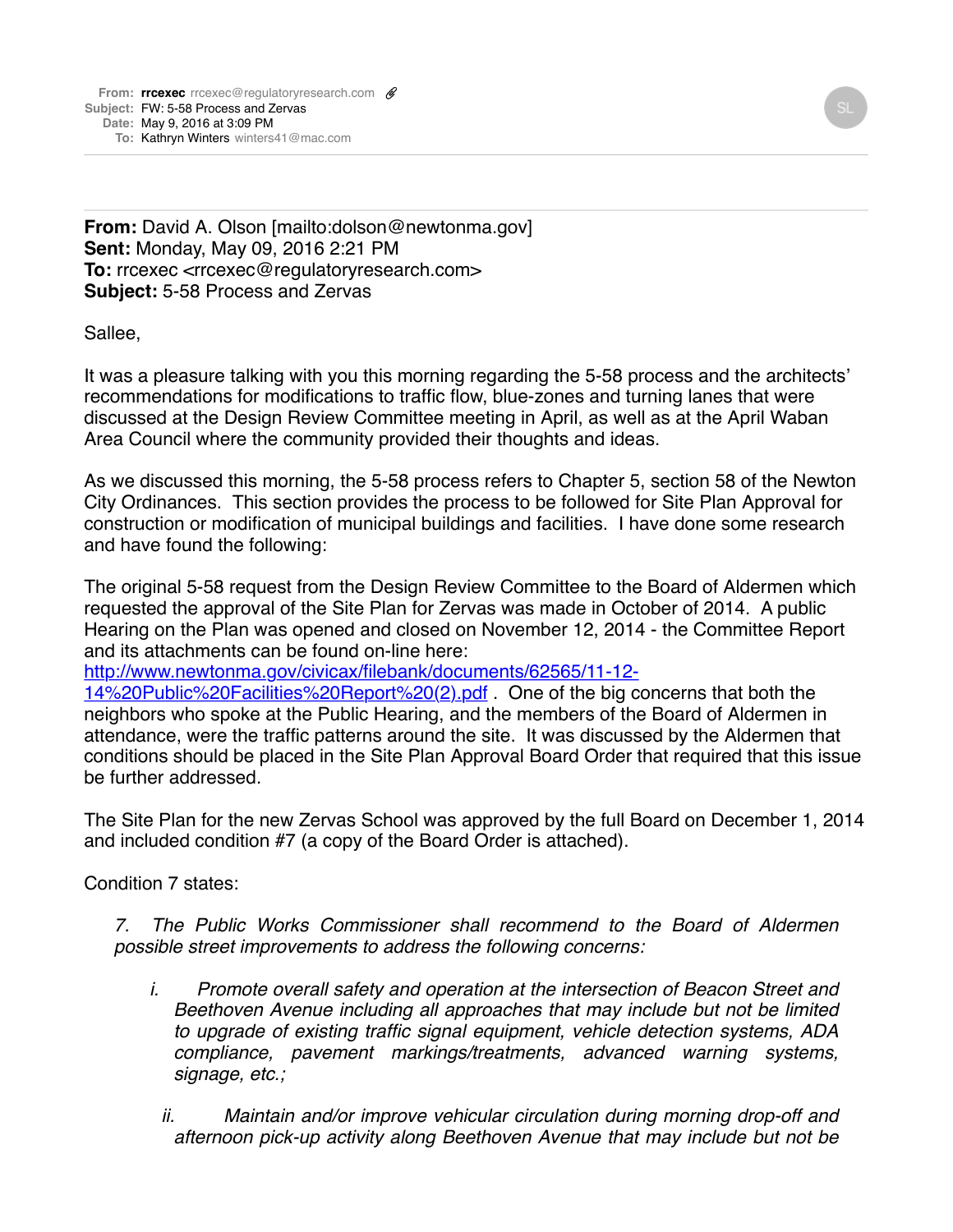*limited to a modified 'blue' zone and lane configuration along Beethoven Avenue; and*

 *iii. Improve pedestrian safety along Beacon Street, Beethoven Avenue and all adjacent walk routes to the Zervas School as deemed appropriate by the Transportation Division that may include but not be limited to sidewalk improvements, pedestrian activated traffic signals, ADA compliance, street lighting, etc.*

Before any work can be done in terms of street improvements around the site, the Public Works Commissioner is going to have to present a plan to the Public Facilities Committee of the City Council that addresses the above concerns. City Ordinances Chapter 26, section 51 requires public way improvements that are considered specific repairs to be approved by the City Council. The text of the section is below:

## *Sec. 26-51. Public way improvements constituting specific repairs.*

 *Major construction work on public ways that falls within one or more of the subsections below shall be deemed "specific repairs" which require approval by the board of aldermen pursuant to the provisions of G.L. c. 82, § 17:*

 *(a) design changes which would result in a change of the flow of vehicular traffic, such as adding or deleting a traffic island or changing the width of the roadway portion of a way so as to result in a deletion or addition of one or more travel or turning lane(s);*

 *(b) Projects that include the addition, relocation, or removal of vertical deflections in a public roadway surface constructed for the primary purpose of reducing vehicle speeds. Such devices include, but are not limited to: speed humps, raised crosswalks, and raised intersections;* 

*Prior to approval of projects under (a) and (b), the board of aldermen shall review the associated traffic council action and its consistency with Board policies set forth in Section 19-33(a); and*

 *(c) work that is privately funded and estimated by the city engineer to cost a sum greater than one hundred thousand dollars* (\$100,000.00).

Chapter 19 of the City Ordinances also gives control of specific traffic and parking restrictions to the Traffic Council, and whatever is eventually planned around this site must be submitted to and be approved by the Traffic Council as well.

Although there is no required "Public Hearing" for either of these bodies around this issue, both the Public Facilities Committee and the Traffic Council hold open public meetings and anyone can attend. Both as a matter of course also seek input from those in attendance.

If you have any questions, please let me know.

David